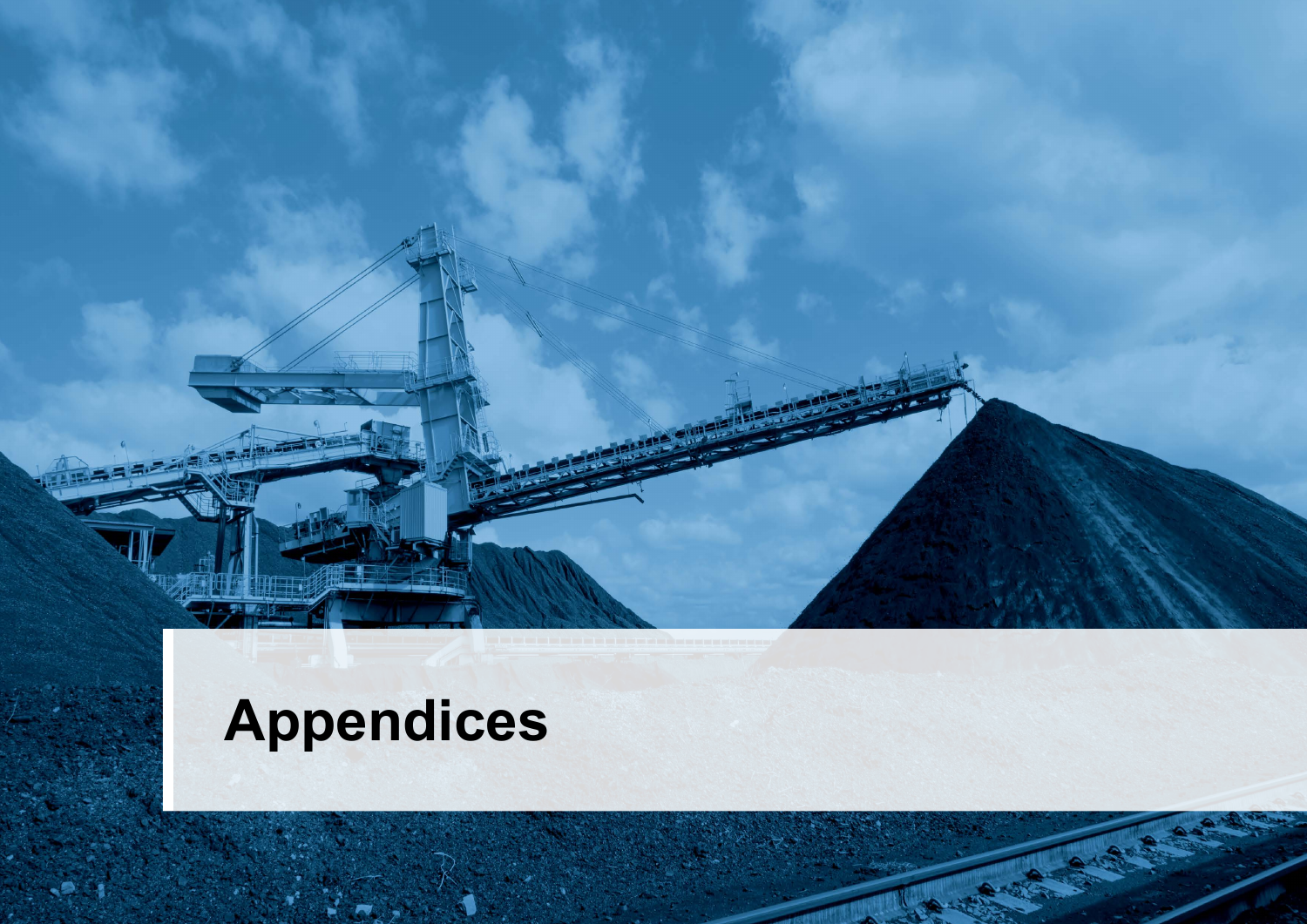### **Appendix A Definitions and classifications**

#### **A.1 Exchange rates**

In this report, the AUD/USD exchange rate (Australian dollar relative to the US dollars) is based on the median of economic forecasters at the time that the report is prepared. The source is the Bloomberg survey of economic forecasters.

World commodity prices are typically denominated in US dollars, and exchange rate movements can have a significant effect on the actual outcomes of commodity prices and export earnings. A change in the value of the US dollar against other floating international currencies can influence movements in world resources and energy prices. A change in the Australian dollar against the US dollar will impact on export earnings for domestic commodity exporters and producers. There is substantial uncertainty surrounding any exchange rate forecast, with changes to exchange rates influenced by changes in financial market sentiment, sometimes resulting in strong volatility.

#### **A.2 Conversion to real dollars**

Nominal values and prices are converted to real dollars using Australian and US consumer price indexes (CPI). The Australian and US CPI forecasts are based on the median of economic forecasters at the time that the report was prepared. The source is the Bloomberg survey of economic forecasters.

#### **A.3 Time periods**

The terms 'estimate', 'forecast' and 'projection' refer to different time periods in this report. Estimate refers to a time period that has passed, but for which full historical data is not yet available, while 'forecast' and 'projection' refer to different periods in the future. It is important to distinguish between different future time horizons, as factors affecting production, consumption and prices in the short-term differ from factors affecting these components in the medium to long-term. Forecasts also become increasingly imprecise over longer time horizons, due to increased risk and uncertainty. For these reasons, the Department of Industry, Innovation and Science's Office of the Chief Economist (DIIS OCE) uses different terminology to distinguish between short-term forecasts and medium to long-term projections, as outlined in *Table A2*.

#### **Table A1: OCE terminology for different time periods/horizons**

| <b>Period</b> | <b>Years</b>                                                                           | <b>Terminology</b> |
|---------------|----------------------------------------------------------------------------------------|--------------------|
| Historical    | Time period has passed but<br>complete for data for the period is<br>not yet available | <b>Fstimate</b>    |
| Short-term    | 1 to 2 years                                                                           | Forecast           |
| Medium-term   | 3 to 5 years                                                                           | Projection         |
| Long-term     | Beyond 5 years                                                                         | n/a                |

Source: Department of Industry, Innovation and Science (2019)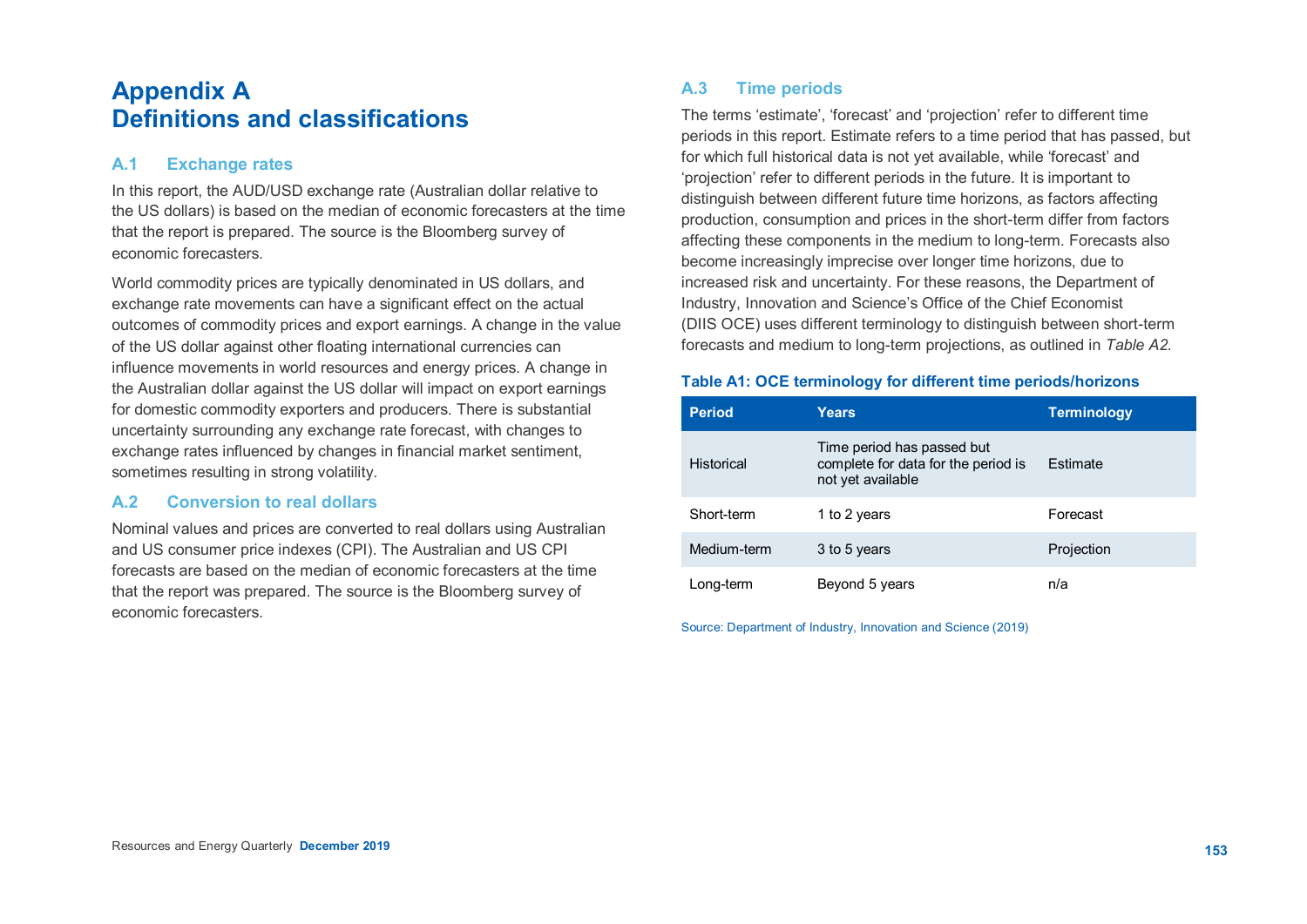#### **A.4 Commodity classifications**

The DIIS OCE defines exports for each commodity by a selected set of 8 digit Australian Harmonised Export Commodity Classification (AHECC) codes. Where possible, the choice of AHECC codes is based on alignment with international trade data, to ensure that direct comparisons can be made. For example, groupings for various commodities are aligned with classifications used by the International Energy Agency, World Steel Association, International Nickel Study Group, International Lead and Zinc Study Group, International Copper Study Group and World Bureau of Metal Statistics.

In this report, benchmark prices and Australian production and exports are forecast for 21 commodities, as shown in *Table A3*. In estimating a total for Australia's resources and energy exports, the remaining commodities, defined as 'other resources' and 'other energy', are forecast as a group.

#### **Table A2: Resources and energy commodities groupings and definitions**

|                                                                                                      | <b>Resources (non-energy)</b>                                                                                        | <b>Energy</b>                                                                                          |
|------------------------------------------------------------------------------------------------------|----------------------------------------------------------------------------------------------------------------------|--------------------------------------------------------------------------------------------------------|
| Definition                                                                                           | Resource commodities are non-energy minerals and<br>semi-manufactured products produced from non-<br>energy minerals | Energy commodities are minerals and petroleum<br>products that are typically used for power generation |
| Australian Harmonised Export Commodity<br>Classification (AHECC) chapters                            | 25 (part); 26 (part); 28 (part); 31 (part); 73 (part); 74;<br>75; 76; 78; 79; 80; 81                                 | 27 (part)                                                                                              |
| Commodities for which data is published, forecasts are<br>made and analysed in detail in this report | Aluminium; alumina; bauxite; copper; gold; iron ore;<br>crude steel; nickel; zinc, lithium                           | Crude oil and petroleum products; LNG; metallurgical<br>coal; thermal coal; uranium                    |

Notes: The AHECC chapter is the first two digits of the trade code. Groupings are made at the 8-digit level. Source: Department of Industry, Innovation and Science (2018)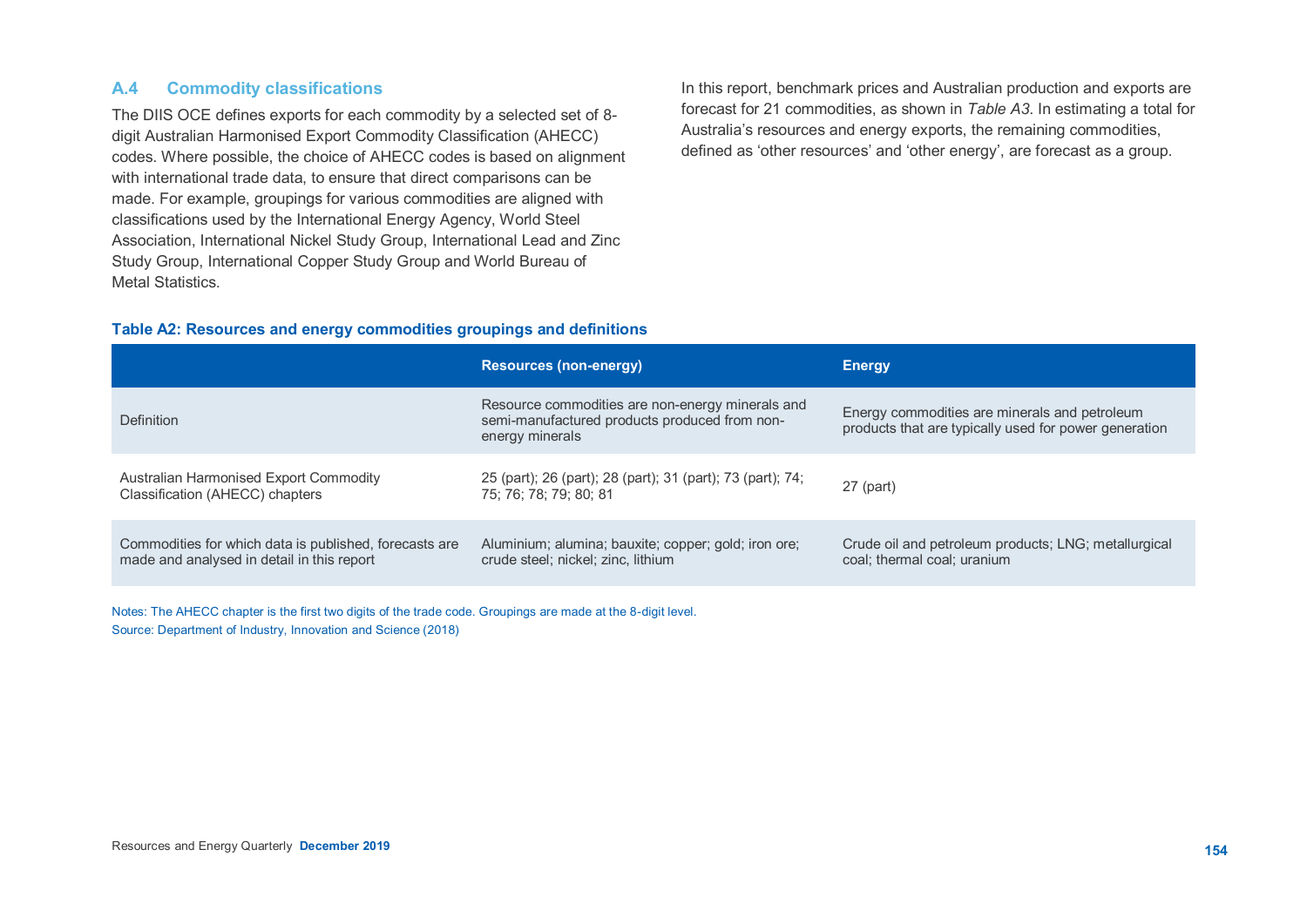## **Appendix B Glossary**

| <b>Term</b>         | <b>Description</b>                                                                                                                           |
|---------------------|----------------------------------------------------------------------------------------------------------------------------------------------|
| A\$                 | Australian dollar                                                                                                                            |
| <b>ABS</b>          | Australian Bureau of Statistics                                                                                                              |
| <b>AHECC</b>        | Australian Harmonized Export Commodity Classification                                                                                        |
| <b>AISC</b>         | All-In Sustaining Cost - an extension of existing cash cost metrics and incorporates costs related to sustaining production.                 |
| Base metals         | A common metal that is not considered precious (includes aluminium, copper, lead, nickel, tin, zinc)                                         |
| <b>Bbl</b>          | <b>Barrel</b>                                                                                                                                |
| <b>B</b> cm         | <b>Billion cubic metres</b>                                                                                                                  |
| <b>Benchmark</b>    | A standard specification used to price commodities.                                                                                          |
| BF and BOF          | Blast furnace and basic oxygen furnace - used in an integrated steelmaking process that uses iron ore and coal.                              |
| <b>Bulks</b>        | Non-liquid and non-gaseous commodities shipped in mass and loose (iron ore, coal, bauxite)                                                   |
| <b>CAGR</b>         | Compound annual growth rate                                                                                                                  |
| Capex               | Capital expenditure                                                                                                                          |
| <b>CFR</b>          | Cost and freight - Seller clears exports, and pays freight.                                                                                  |
| <b>CIF</b>          | Cost, Insurance, and Freight                                                                                                                 |
| Coal Seam Gas (CSG) | Natural gas found in coal seams. Also known as Coal Bed Methane (CBM)                                                                        |
| Coke                | Made by heating coal at high temperatures without oxygen, and used to reduce iron ore to molten iron saturated with carbon, called hot metal |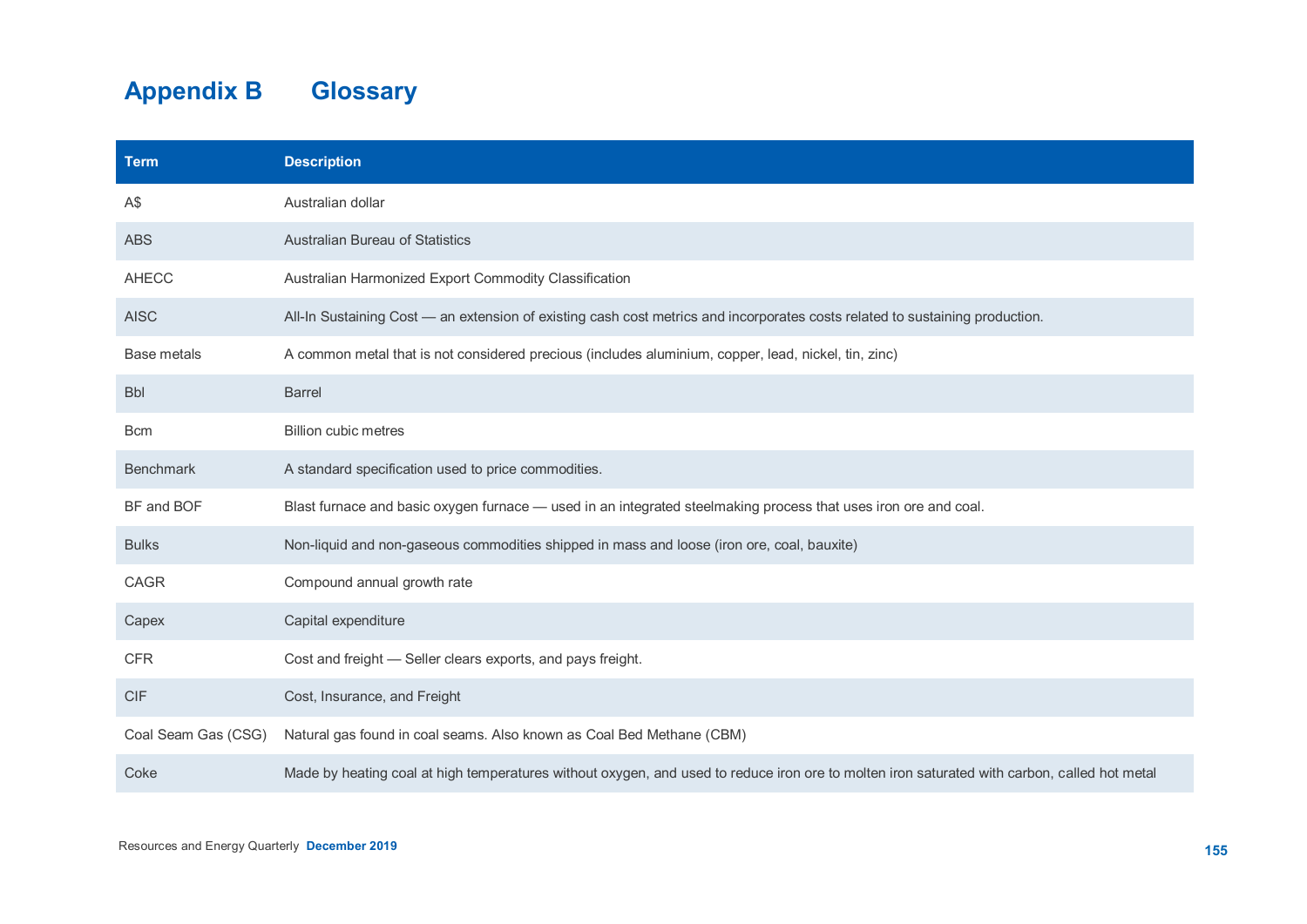| Conventional gas | Natural gas that can be produced from reservoirs using traditional techniques. Contrasts with unconventional gas.                                                                                                  |
|------------------|--------------------------------------------------------------------------------------------------------------------------------------------------------------------------------------------------------------------|
| <b>CPB</b>       | CPB Netherlands Bureau for Economic Policy Analysis                                                                                                                                                                |
| <b>CPI</b>       | Consumer Price Index — measures quarterly changes in the price of a basket of goods and services which account for a high proportion of<br>expenditure by the CPI population group (i.e. metropolitan households). |
| Crude steel      | Steel in the first solid state after melting, suitable for further processing or for sale.                                                                                                                         |
| <b>DES</b>       | Delivered Ex Ship - price of LNG including shipping and insurance.                                                                                                                                                 |
| <b>DIIS</b>      | Department of Industry, Innovation and Science                                                                                                                                                                     |
| <b>DMO</b>       | Domestic Market Obligation - a policy to reserve energy commodities for domestic usage                                                                                                                             |
| <b>DRC</b>       | Democratic Republic of the Congo                                                                                                                                                                                   |
| <b>ECB</b>       | European Central Bank                                                                                                                                                                                              |
| Economic growth  | An increase in the capacity of an economy to produce goods and services, compared from one period of time to another. It is measured in<br>nominal or real gross domestic product (GDP).                           |
| <b>EIA</b>       | The United States Energy Information Administration                                                                                                                                                                |
| <b>EAF</b>       | Electric arc furnace — a furnace that melts steel scrap using the heat generated by a high power electric arc.                                                                                                     |
| ETF.             | Exchange Traded Fund - an exchange traded fund that allows investors to invest in gold on the exchange.                                                                                                            |
| <b>EUV</b>       | Export unit value - export value/volumes exported                                                                                                                                                                  |
| <b>EV</b>        | Electric vehicle                                                                                                                                                                                                   |
| f                | Forecast - a two year outlook                                                                                                                                                                                      |
| <b>FEED</b>      | Front end engineering design                                                                                                                                                                                       |
| <b>FID</b>       | Final investment decision                                                                                                                                                                                          |
| <b>FOB</b>       | Free on board - seller clears export, buyer pays freight.                                                                                                                                                          |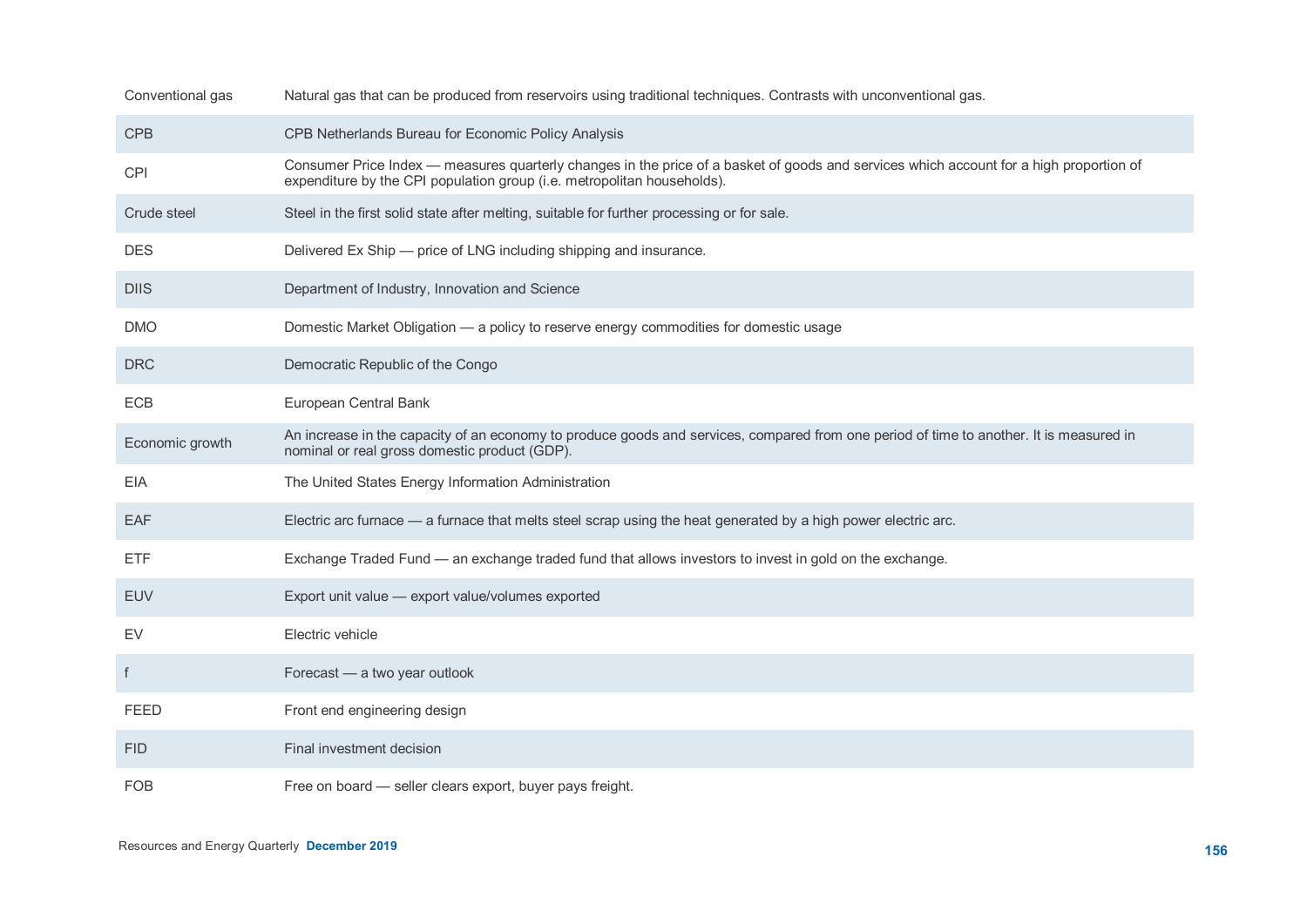| <b>GAD</b> | Gross air dried basis - For measuring coal quality.                                                                                                                 |
|------------|---------------------------------------------------------------------------------------------------------------------------------------------------------------------|
| GAR        | Gross as received basis - For measuring coal quality.                                                                                                               |
| <b>GBP</b> | <b>Great Britain Pounds</b>                                                                                                                                         |
| <b>GDP</b> | Gross Domestic Product - measures the value of economic activity within a country/group.                                                                            |
| <b>GFC</b> | Global Financial Crisis — the period of extreme stress in global financial markets and banking systems between mid-2007 and early 2009.                             |
| GJ         | Gigajoule                                                                                                                                                           |
| $\circ$    | Goods and Services Tax - a value-added tax levied on most goods and services sold for domestic consumption.                                                         |
| <b>GST</b> | Goods and Services Tax                                                                                                                                              |
| <b>HCC</b> | Hard coking coal — The best grade of metallurgical coal used in the steel production process. Australian hard coking coal is regarded as the<br>industry benchmark. |
| IEA        | International Energy Agency                                                                                                                                         |
| <b>IMF</b> | International Monetary Fund - an international organisation that promotes international financial stability and monetary cooperation.                               |
| <b>IMO</b> | International Maritime Organisation                                                                                                                                 |
| IP         | Industrial Production - measures the output of the industrial sector that comprises mining, manufacturing, utilities and construction.                              |
| <b>IPO</b> | Initial public offering - a process of offering shares of a private corporation to the public in a new stock issuance.                                              |
| <b>ISM</b> | US Institute for Supply Management                                                                                                                                  |
| <b>ISM</b> | Institute of Supply Management                                                                                                                                      |
| <b>JCC</b> | Japan Customs-cleared Crude (or Japan Crude Cocktail) — average price of crude oil imported by Japan and a common price index in long-term<br>LNG contracts.        |
| <b>JFY</b> | Japanese fiscal year                                                                                                                                                |
| kcal/kg    | Kilocalories per kilogram                                                                                                                                           |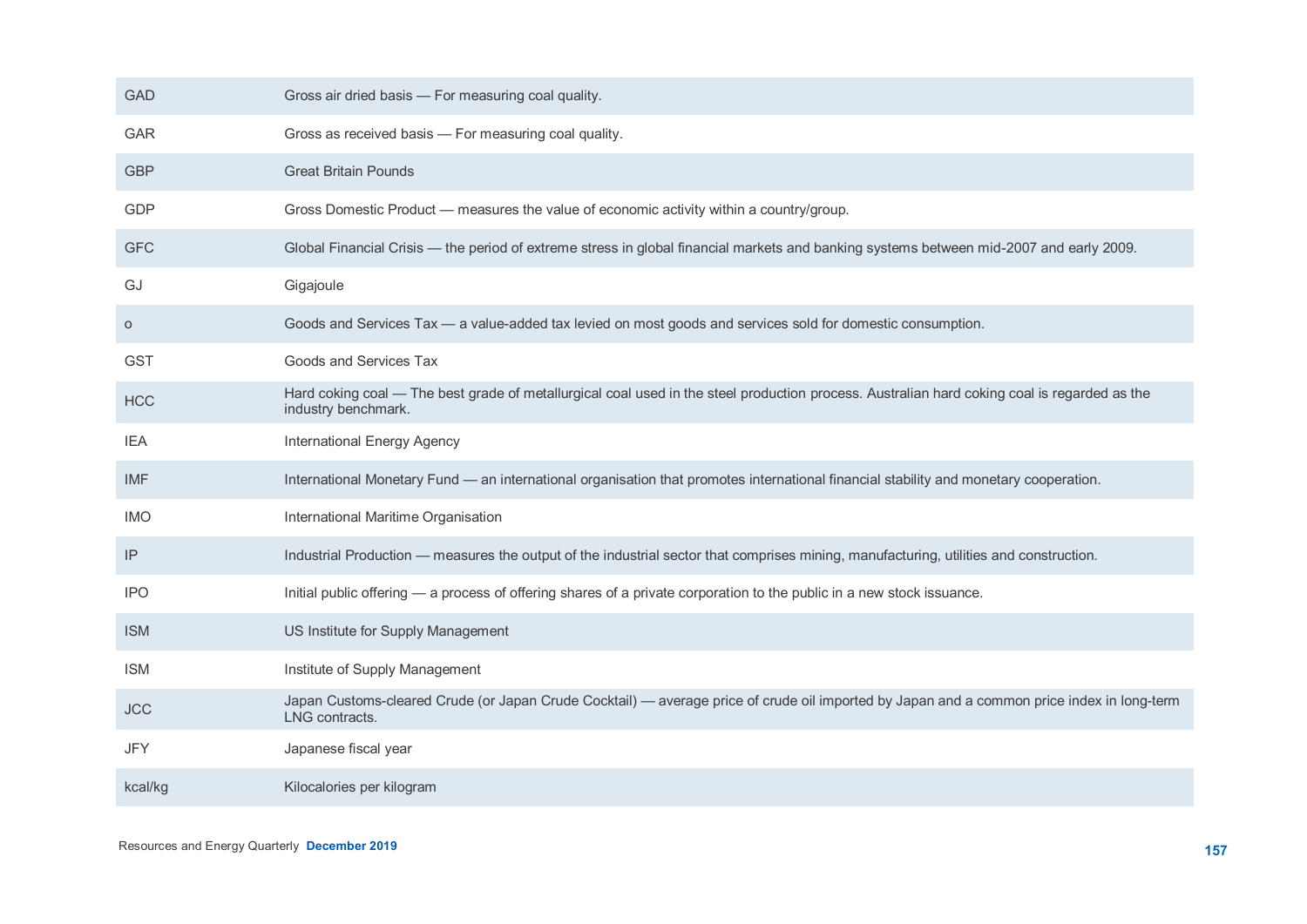| kt                 | Thousand tonnes                                                                                                                                    |
|--------------------|----------------------------------------------------------------------------------------------------------------------------------------------------|
| ktpa               | Kilotonnes per annum                                                                                                                               |
| <b>LBMA</b>        | London Bullion Market Association                                                                                                                  |
| <b>LCE</b>         | Lithium Content Equivalent                                                                                                                         |
| Li OH              | Lithium Hydroxide                                                                                                                                  |
| LME                | London Metal Exchange                                                                                                                              |
| <b>LNG</b>         | Liquefied natural gas                                                                                                                              |
| <b>LPG</b>         | Liquefied petroleum gas                                                                                                                            |
| <b>LVPCI</b>       | Low volatile pulverised coal injection - a type of low volatile coal used in the PCI process                                                       |
| m                  | Million                                                                                                                                            |
| <b>MMbtu</b>       | Million British thermal units                                                                                                                      |
| Mt                 | Million tonnes                                                                                                                                     |
| mtpa               | Million tonnes per annum                                                                                                                           |
| <b>MW</b>          | Megawatts                                                                                                                                          |
| Nameplate capacity | The theoretical maximum annual production capacity                                                                                                 |
| <b>NAR</b>         | Net as received basis - For measuring coal quality                                                                                                 |
| <b>NDRC</b>        | China's National Development and Reform Commission                                                                                                 |
| <b>NEV</b>         | New energy vehicle - term used for plug-in electric vehicles eligible for public subsidies (battery electric vehicles and plug-in hybrid vehicles) |
| <b>OCE</b>         | Office of the Chief Economist                                                                                                                      |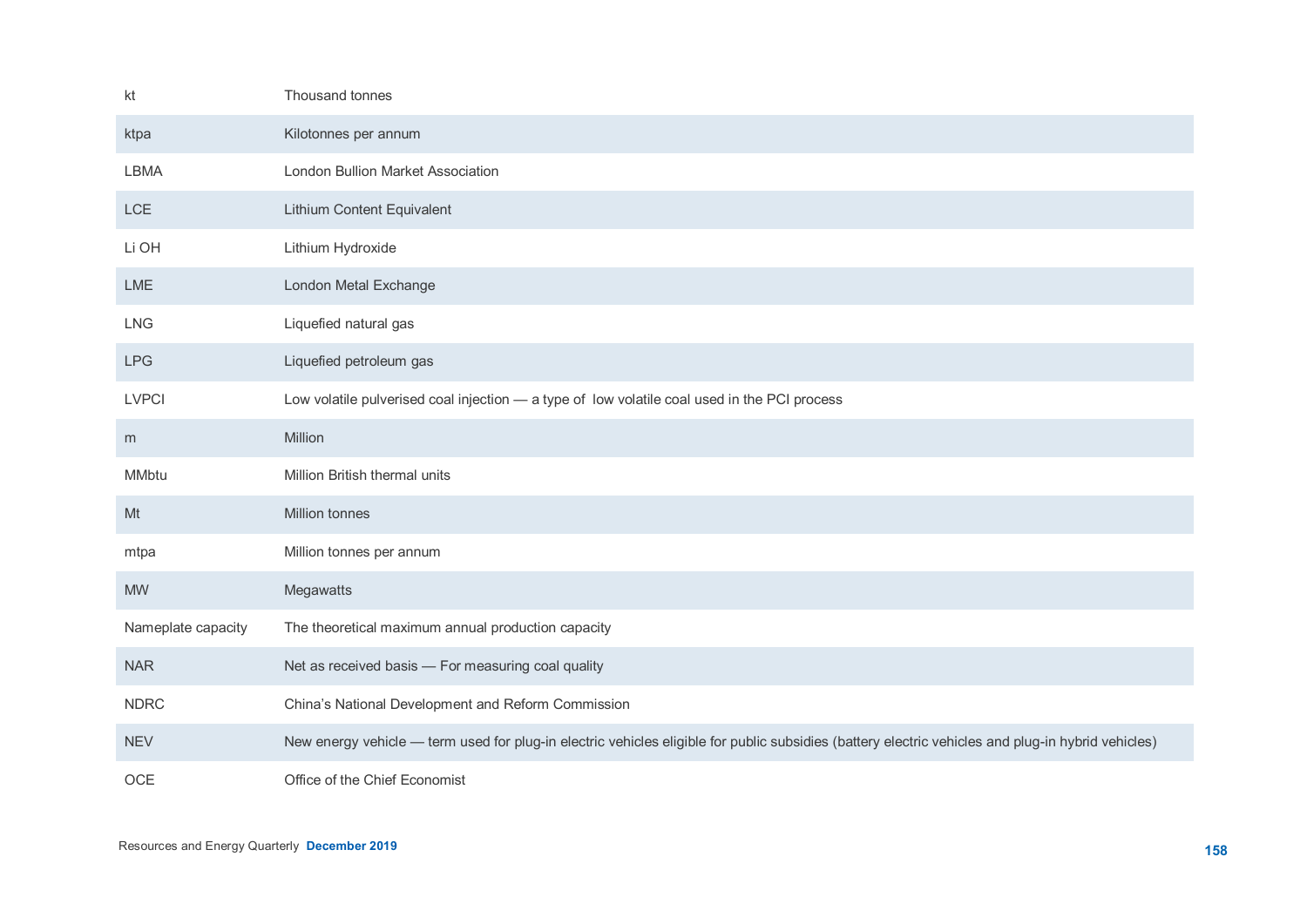| OECD        | Organisation for Economic Co-operation and Development                                                                                                                            |
|-------------|-----------------------------------------------------------------------------------------------------------------------------------------------------------------------------------|
| OPEC        | Organisation of Petroleum Exporting Countries, a formal alliance of 14 countries to collaborate to manage the world oil market                                                    |
| OPEC+       | Informal term for agreements between OPEC and ten other oil-producing countries (which are not members of OPEC)                                                                   |
| Oz.         | Ounce                                                                                                                                                                             |
| <b>PCE</b>  | Personal Consumption Expenditure - a measure of the changes in price of consumer services and goods.                                                                              |
| PCI         | Pulverised coal injection - PCI coal is used for its heat value and injected directly into blast furnaces as a supplementary fuel, which reduces the<br>amount of coke required.  |
| PCI         | Pulverised coal injection - a process used in blast furnace operations                                                                                                            |
| <b>PM</b>   | The afternoon price of gold set at 3.00pm each business day at the London Bullion Market Association                                                                              |
| <b>PMI</b>  | Purchasing Managers Index - an indicator of economic health for manufacturing and service sectors.                                                                                |
| <b>PPP</b>  | Purchasing Power Parity — a way of measuring economic variables in different countries that equalise the purchasing power of different<br>currencies                              |
| <b>RoW</b>  | Rest of world                                                                                                                                                                     |
| S           | Estimate - Incomplete data or subject to revision                                                                                                                                 |
| Shale gas   | Natural gas found in shales                                                                                                                                                       |
| <b>SDR</b>  | Special drawing right                                                                                                                                                             |
| <b>SHFE</b> | Shanghai Futures Exchange                                                                                                                                                         |
| <b>SSCC</b> | Semi-soft coking coal - A type of metallurgical coal used in the steel production process alongside hard coking coal, but results in a lower coke<br>quality and more impurities. |
| Tariff      | A tax on imports or exports that is used by governments to generate revenue or to protect domestic industries from competition.                                                   |
| Tight gas   | Natural gas found in low quality reservoirs                                                                                                                                       |
| <b>TWI</b>  | Trade Weighted Index — a measure of the foreign exchange value of the US dollar against a basket of major foreign currencies.                                                     |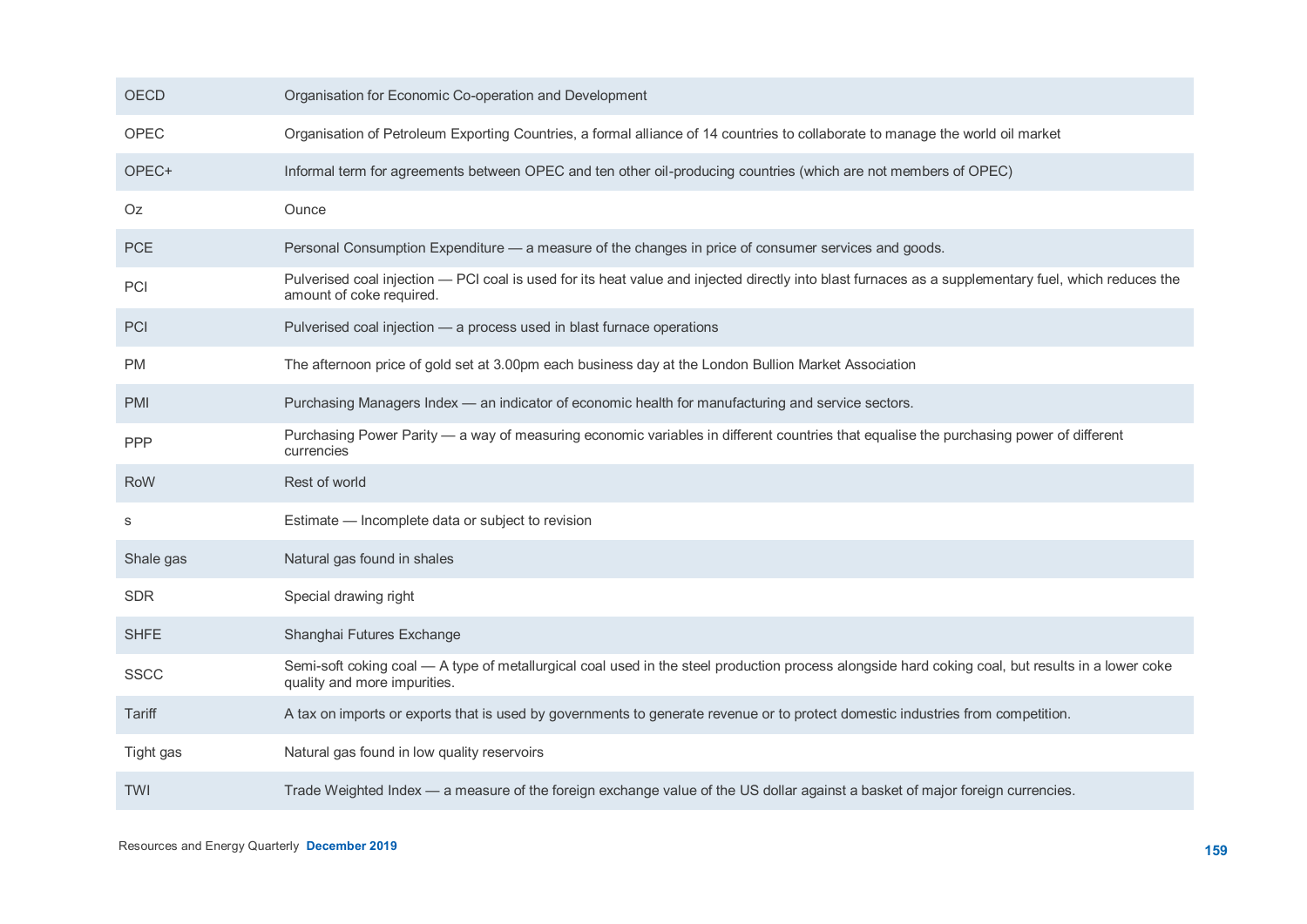| U3O8               | Triuranium octoxide - a compound of uranium.                                                                                      |
|--------------------|-----------------------------------------------------------------------------------------------------------------------------------|
| <b>UAE</b>         | <b>United Arab Emirates</b>                                                                                                       |
| UK                 | United Kingdom                                                                                                                    |
| Unconventional gas | Natural gas that is more difficult to extract, including coal seam gas, shale gas and tight gas. Contrasts with conventional gas. |
| US                 | <b>United States</b>                                                                                                              |
| US\$               | United States dollar                                                                                                              |
| <b>WEO</b>         | The International Energy Agency's World Energy Outlook                                                                            |
| <b>WTI</b>         | West Texas Intermediate crude oil price                                                                                           |
| Ζ                  | Projection - a five year outlook                                                                                                  |